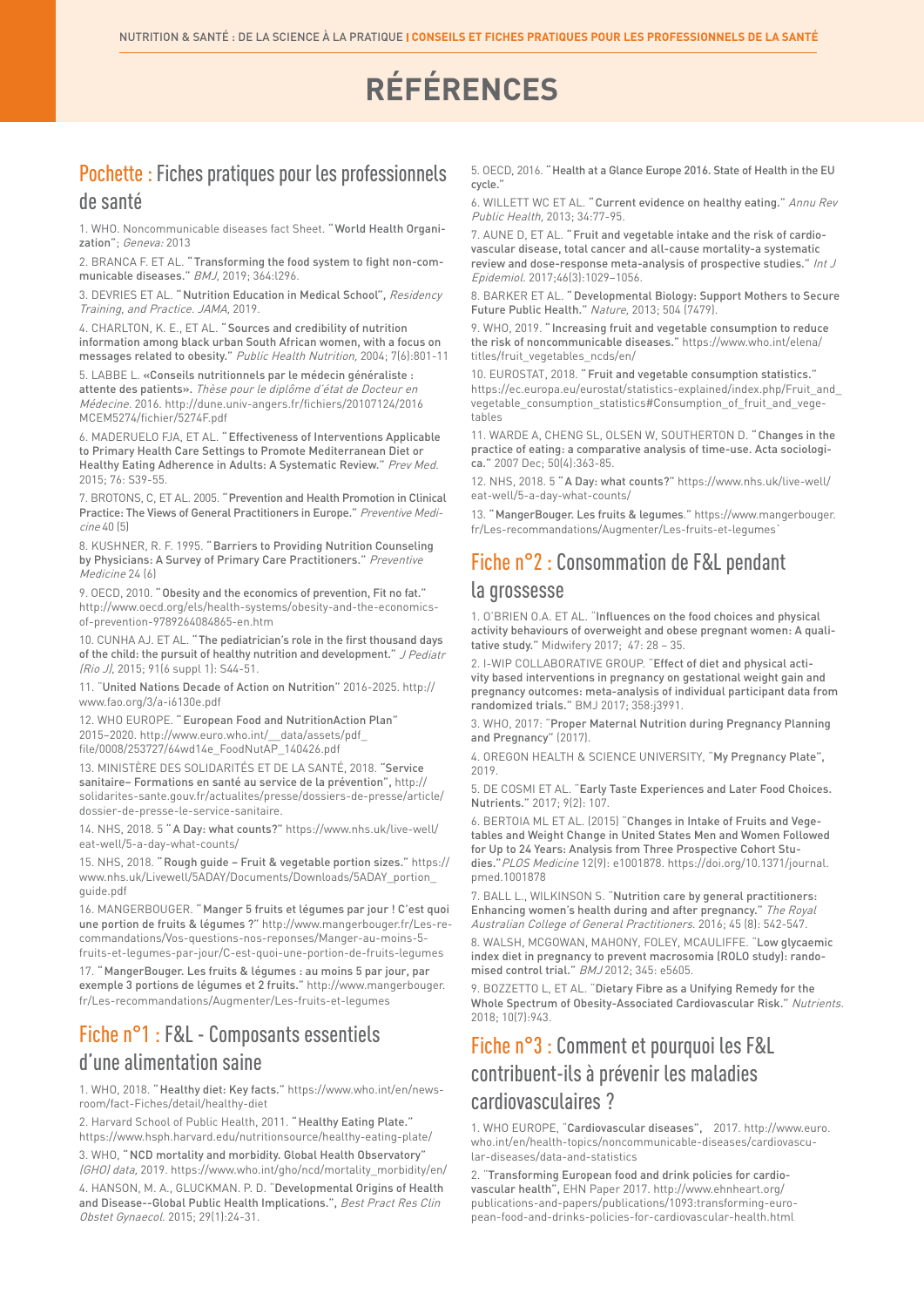3. ANSES, 2016. "Actualisation des repères du PNNS: revision des repères de consommations alimentaires" https://www.anses.fr/fr/system/ files/NUT2012SA0103Ra-1.pdf

4. AUNE D, ET AL. "Fruit and vegetable intake and the risk of cardiovascular disease, total cancer and all-cause mortality-a systematic review and dose-response meta-analysis of prospective studies." Int J Epidemiol. 2017;46(3):1029–1056. doi:10.1093/ije/dyw319

5. C. S. C. YIP ET AL, "The association of fruit and vegetable intakes with burden of diseases: a systematic review on Meta-Analyses", J of The Ac of Nut end Diet. 2019; 119(3): 464-481.

6. R. ESTRUCH ET AL. Primary Prevention of Cardiovascular "Disease with a Mediterranean Diet Supplemented with Extra-Virgin Olive Oil or Nuts", N Engl J Med. 2018; 378:e34.

7. BERTOIA ML ET AL. "Changes in Intake of Fruits and Vegetables and Weight Change in United States Men and Women Followed for Up to 24 Years: Analysis from Three Prospective Cohort Studies." PLOS Medicine. 2015; 12(9): e1001878. https://doi.org/10.1371/journal. pmed.1001878

8. RINK SM ET AL. "Self-report of fruit and vegetable intake that meets the 5 a day recommendation is associated with reduced levels of oxidative stress biomarkers and increased levels of antioxidant defense in premenopausal women." J Acad Nutr Diet. 2013;113(6):776-85.

9. ANSES, Rapport du Groupe de Travail « Fibres »,2017, https://www. anses.fr/fr/system/files/NUT-Ra-Fibres.pdf

10. MAĐKOWIAK K ET AL. "Dietary fibre as an important constituent of the diet." Postepy Hig Med Dosw (Online). 2016; 70:104-9.

11. GELEIJNSE JM ET AL. "Blood pressure response to changes in sodium and potassium intake: a metaregression analysis of randomised trials." J Hum Hypertens. 2003; 17(7):471-80.

12. BROEKMANS WM ET AL. "Fruits and vegetables increase plasma carotenoids and vitamins and decrease homocysteine in humans." J Nutr. 2000; 130(6):1578-83.

13. P. NAVARRO, ET AL. "Vegetable and Fruit Intakes Are Associated with hs-CRP Levels in Pre-Pubertal Girls." Nutrients. 2017; 9(3): 224.

#### Fiche n°4 : Comment et pourquoi les F&L contribuent-ils à la prévention des cancers ?

1. GLOBAL HEALTH ESTIMATES 2016: "Deaths by Cause, Age, Sex, by Country and by Region," 2000-2016. Geneva, World Health Organization; 2018

2. WORLD CANCER RESEARCH FUND/AMERICAN INSTITUTE FOR CAN-CER RESEARCH. "Diet, Nutrition, Physical Activity and Cancer: a Global Perspective. Continuous Update Project Expert Report 2018." Available at dietandcancerreport.org

3. GROSSO ET AL. "Possible role of diet in cancer: systematic review and multiple meta-analyses of dietary patterns, lifestyle factors, and cancer risk," Nutrition Reviews, Volume 75, Issue 6, June 2017, Pages 405–419, https://doi.org/10.1093/nutrit/nux012

4. AUNE D, GIOVANNUCCI E, BOFFETTA P, ET AL. "Fruit and vegetable intake and the risk of cardiovascular disease, total cancer and all-cause mortality-a systematic review and dose-response meta-analysis of prospective studies." Int J Epidemiol. 2017;46(3):1029–1056. doi:10.1093/ije/dyw319

#### Fiche n°5 : Comment et pourquoi les F&L contribuent-ils à la prévention du diabète de type 2 ?

1. WHO Europe. "Diabetes." Data and statistics, 2018. http://www.euro. who.int/en/health-topics/noncommunicable-diseases/diabetes/data-andstatistics

2. INTERNATIONAL DIABETES FEDERATION (2017). "IDF Diabetes Atlas. 8th edition." www.diabetesatlas.org

3. CENTRE EUROPÉEN D'ÉTUDE DU DIABÈTE (2016). "Le diabète en France, en Europe, dans le monde en 2016 : où en est-on ?" http:// ceed-diabete.org/blog/le-diabete-en-france-en-europe-dans-le-mondeen-2016-ou-en-est-on/

4. NADEAU KJ, ET AL. "Youth-onset type 2 diabetes consensus report: current status, challenges, and priorities. Diabetes Care. 2016 Sep;39(9):1635-42.

5. MAYER-DAVIS EJ, et al. "Incidence trends of type 1 and type 2 diabetes among youths", 2002-2012. N Engl J Med. 2017 Apr 13;376(15):1419-29.

6. WEGHUBER D. ET AL. "Youth-Onset Type 2 Diabetes Manifestations in other Specialties: Its Many Disguises". Ann Nutr Metab. 2019;74(4):339- 347.

7. NATIONAL INSTITUTE OF DIABETES AND DIGESTIVE AND KIDNEY DISEASES (2016). "Risk factors for type 2 diabetes." www.niddk.nih.gov

8. TUOMILEHTO J ET AL. "Prevention of type 2 diabetes mellitus by changes in lifestyle among subjects with impaired glucose tolerance." New Engl J Med, 2001; 344(18):1343-50.

9. UUSITUPA M. ET AL. "Decreased occurrence of early diabetic retinopathy in lifestyle intervention group of the Finnish Diabetes Prevention Study." Paper presented at: 54th Annual Meeting of the European Association for the Study of Diabetes; October 1-5, 2018; Berlin.

10. ANSES, 2011. "Actualisation des apports nutritionnels conseillés pour les acides gras." https://www.anses.fr/fr/system/files/NUT2006sa-0359Ra.pdf

11. WANG PY. ET AL. "Higher intake of fruits, vegetables or their fiber reduces the risk of type 2 diabetes: A metaĐanalysis." J Diabetes Investig. 2016: 7[1]: 56-69.

12. DU H. ET AL. (2017) "Fresh fruit consumption in relation to incident diabetes and diabetic vascular complications: A 7-y prospective study of 0.5 million Chinese adults." PLoS Med 14(4):e1002279. https:// journals.plos.org/plosmedicine/article/file?id=10.1371/journal. pmed.1002279&type=printable

13. BALL SD ET AL. "Prolongation of satiety after low versus moderately high glycemic index meals in obese adolescents." Pediatrics 2003, 111(3) : 488-94.

14. PAOLISSO G ET AL. Magnesium and glucose homeostasis. Diabetologia, 1990 , 33(9):511-4.

15. Carbohydrates in human nutrition. Report of a Joint FAO/WHO Expert Consultation. FAO Food Nutr Pap. 1998; 66:1-140.

16. ATKINSON FS, ET AL. International tables of glycemic index and glycemic load values: 2008. Diabetes care. 2008; 31(12). 2281-2283.